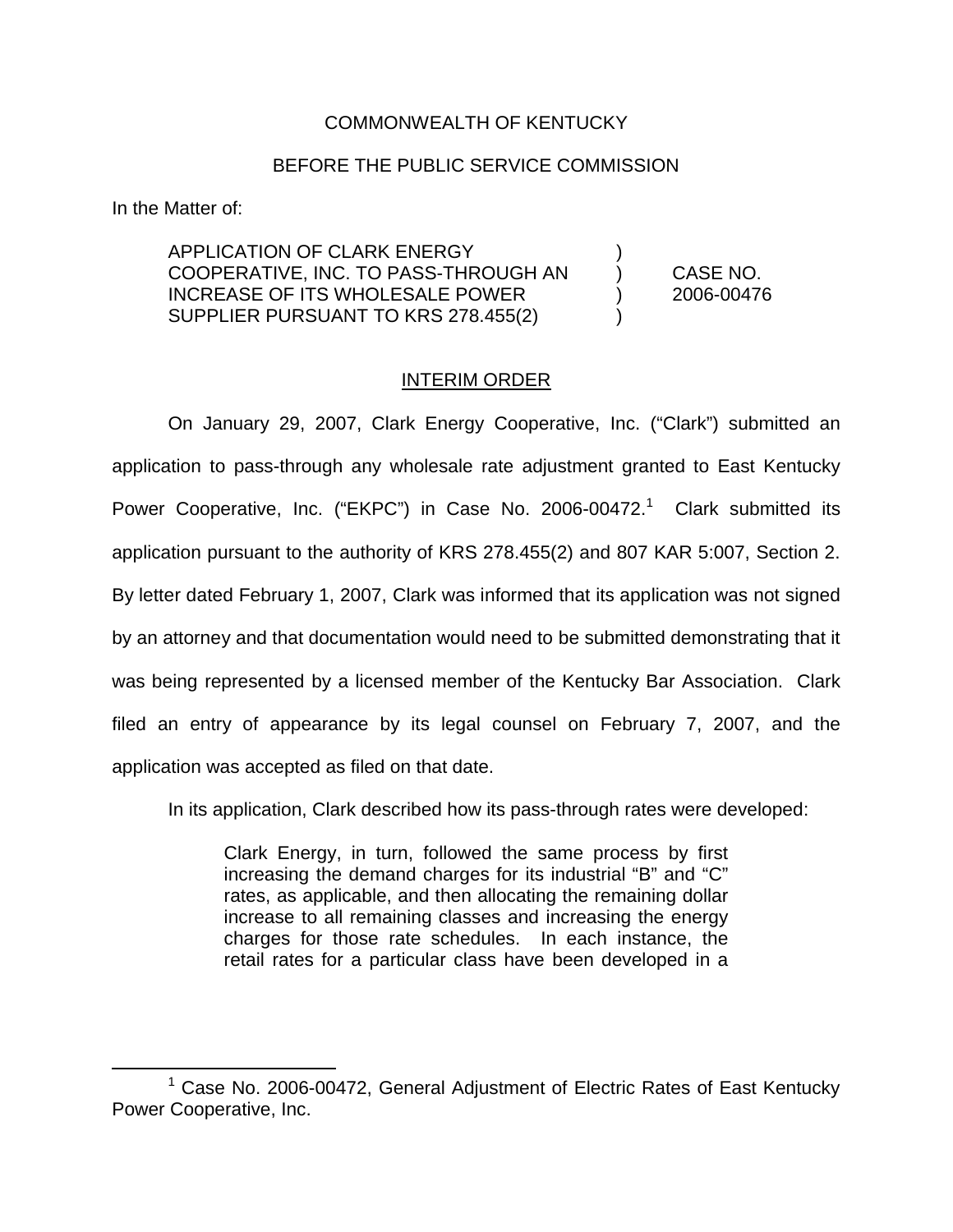manner that is consistent with the method proposed by EKPC. The proposed rate design structure at retail does not change the rate design currently in effect and is consistent with the rate design methodology used at wholesale. $<sup>2</sup>$ </sup>

In support of its proposed pass-through methodology, Clark stated that each Member System must recover the dollar increase from the new wholesale rates and that it is important to implement retail rates that mirror the change at wholesale, while still complying with the proportionality and rate design requirements. $3$  It further states that EKPC and the Member Systems understand that a "pure" proportional increase at retail would result in increases to customer, demand, and energy charges, but it does not agree that strict adherence to the existing proportion of revenue at retail by these components is reasonable. In support of this position it stated, for example, that EKPC and the Member Systems cannot justify a change to the customer charge as EKPC's proposed wholesale rate increase has no relationship to customer cost because EKPC has not proposed an increase in its substation or metering point charge.<sup>4</sup>

Clark argues that KRS 278.455(2) explicitly recognizes "proportional" allocation without stating a specific method and, that it is reasonable for it to maintain the rate design relationship from wholesale to retail that has existed for a number of years.

Clark also provided comparative analyses of its present and proposed revenues that reflected the percentage that each rate schedule or class represented of the total

<sup>2</sup> Application at 2.

<sup>&</sup>lt;sup>3</sup> Response to the Commission Staff's First Data Request dated March 12, 2007, Item 2(b).

 $4$  Id.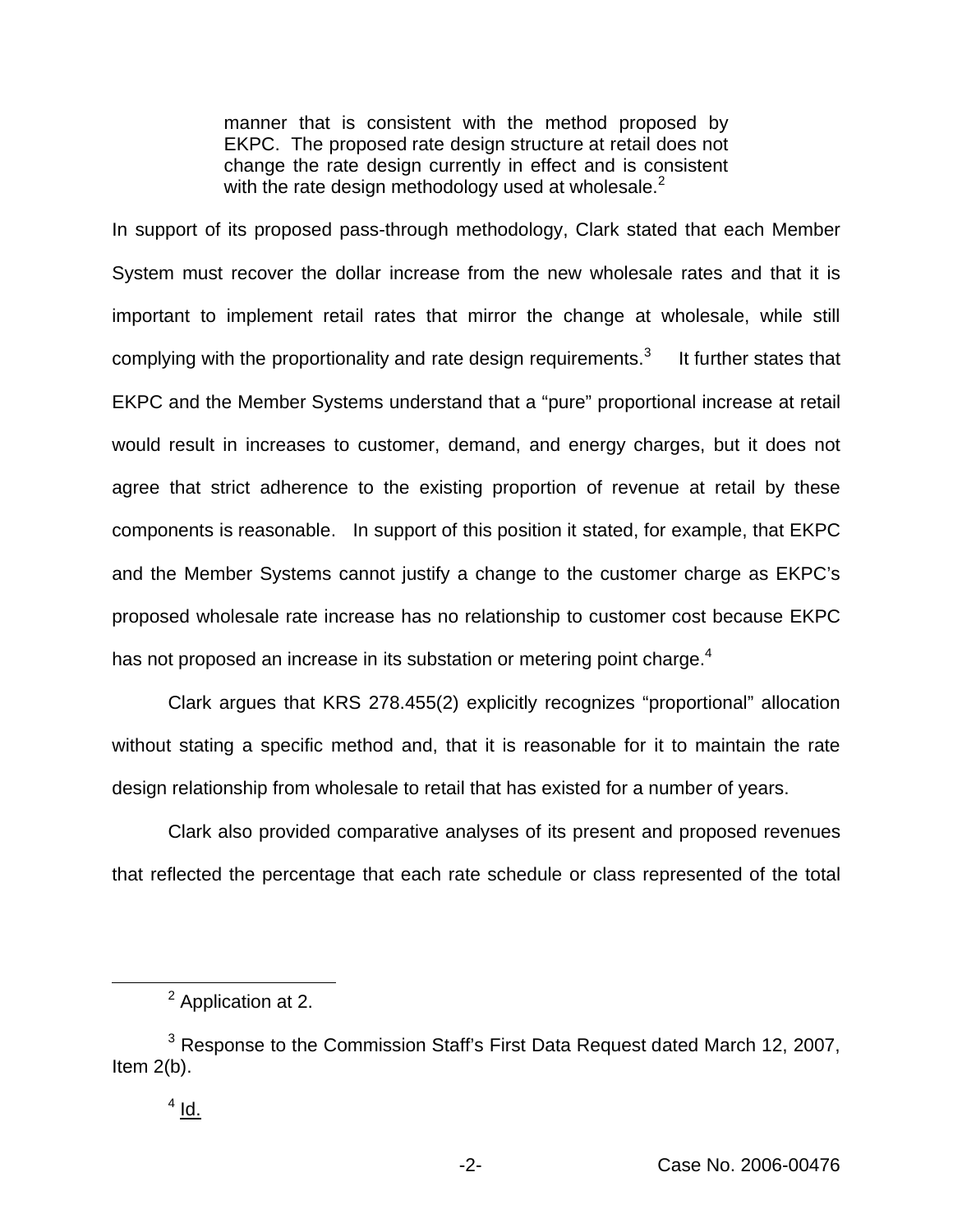revenues and that reflected the percentage that each component of the base rates within each rate schedule or class represented of the total base rate revenues.<sup>5</sup>

KRS 278.455(2) provides that a distribution cooperative may change its rates to reflect a change in the rate of its wholesale supplier if the effects of an increase or decrease are allocated to each class and within each tariff on a proportional basis that will result in no change in the rate design currently in effect. Further, 807 KAR 5:007, Section 2(2), provides that the distribution cooperative shall file an analysis demonstrating that the rate change does not alter the rate design currently in effect and the revenue change has been allocated to each class and within each tariff on a proportional basis.

The Commission has reviewed the approach proposed by Clark to pass-through any increases in the wholesale rates from EKPC and to allocate any increases to its retail rates. Based upon this review, the Commission finds that Clark's approach does not comply with the provisions of KRS 278.455(2) and 807 KAR 5:007, Section 2(2), and therefore it should be rejected. Both the statute and administrative regulation are quite clear that the allocation of the wholesale rate increase must not change the retail rate design currently in effect and that the wholesale rate increase must be allocated to each retail class and within each retail tariff on a proportional basis. There is no provision in either KRS 278.455 or 807 KAR 5:007 requiring that there be a correlation between the proposed wholesale rate design and the proposed retail rate design. Moreover, there is no provision or requirement that the process utilized to develop the wholesale rates must be followed or duplicated in the retail rates.

 $<sup>5</sup>$  ld., Item 3(a).</sup>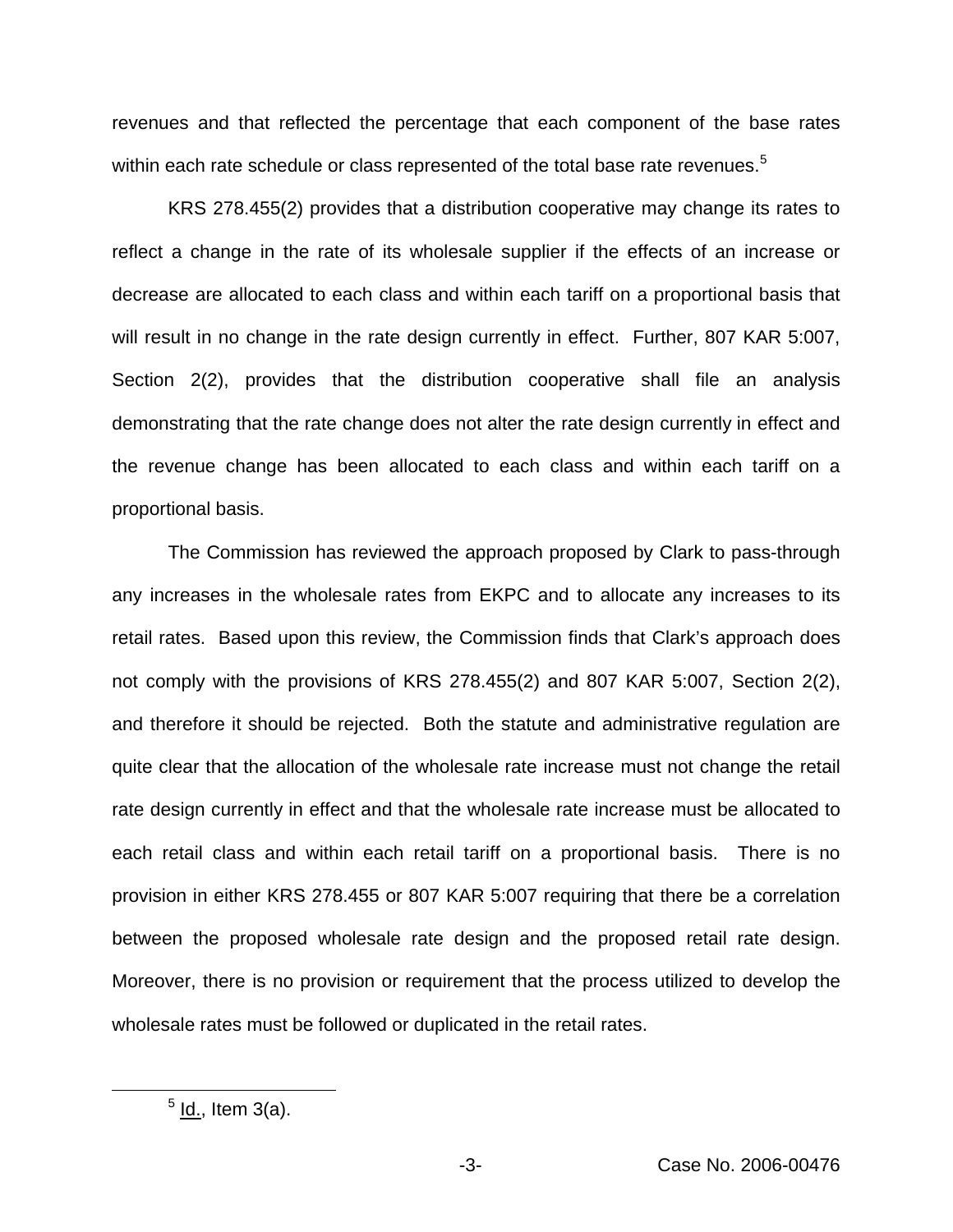What is required is an allocation of the wholesale rate increase to the retail rates, on a proportional basis to each retail class and within each retail tariff, in a manner that does not change the existing distribution cooperative rate design. Contrary to the arguments of Clark and EKPC, the Commission finds that the statute and administrative regulation require the distribution cooperative to follow a "strict adherence" to the existing proportion of revenues at retail, by rate mechanism component. Clark and EKPC have offered no evidence supporting their contention that the pass-through at retail must follow the proposed wholesale rate design process in a proportional manner.

The Commission today has issued an Order in Case No. 2006-00472 authorizing an interim \$19.0 million annualized increase in EKPC's wholesale rates, subject to refund, which becomes effective for service rendered on and after April 1, 2007. Clark's share of this interim increase is \$735,903. A post-hearing data response filed by EKPC in Case No. 2006-00472 on March 27, 2007 $^6$  included the determination of Clark's rates reflecting the \$735,903 interim increase. However, those rates were developed using the same approach Clark submitted with its application. As the Commission has found that approach should be rejected, the rates submitted for Clark on March 27, 2007 should also be rejected. Under the provisions of KRS 278.455(2), the change in Clark's retail rates to reflect this increase must become effective for service rendered on and after April 1, 2007.

<sup>&</sup>lt;sup>6</sup> Case No. 2006-00472, Responses to Commission Staff's Data Request at Hearing on March 22, 2007, Item 2(b), Case No. 2006-00476, Attachments 1 and 2.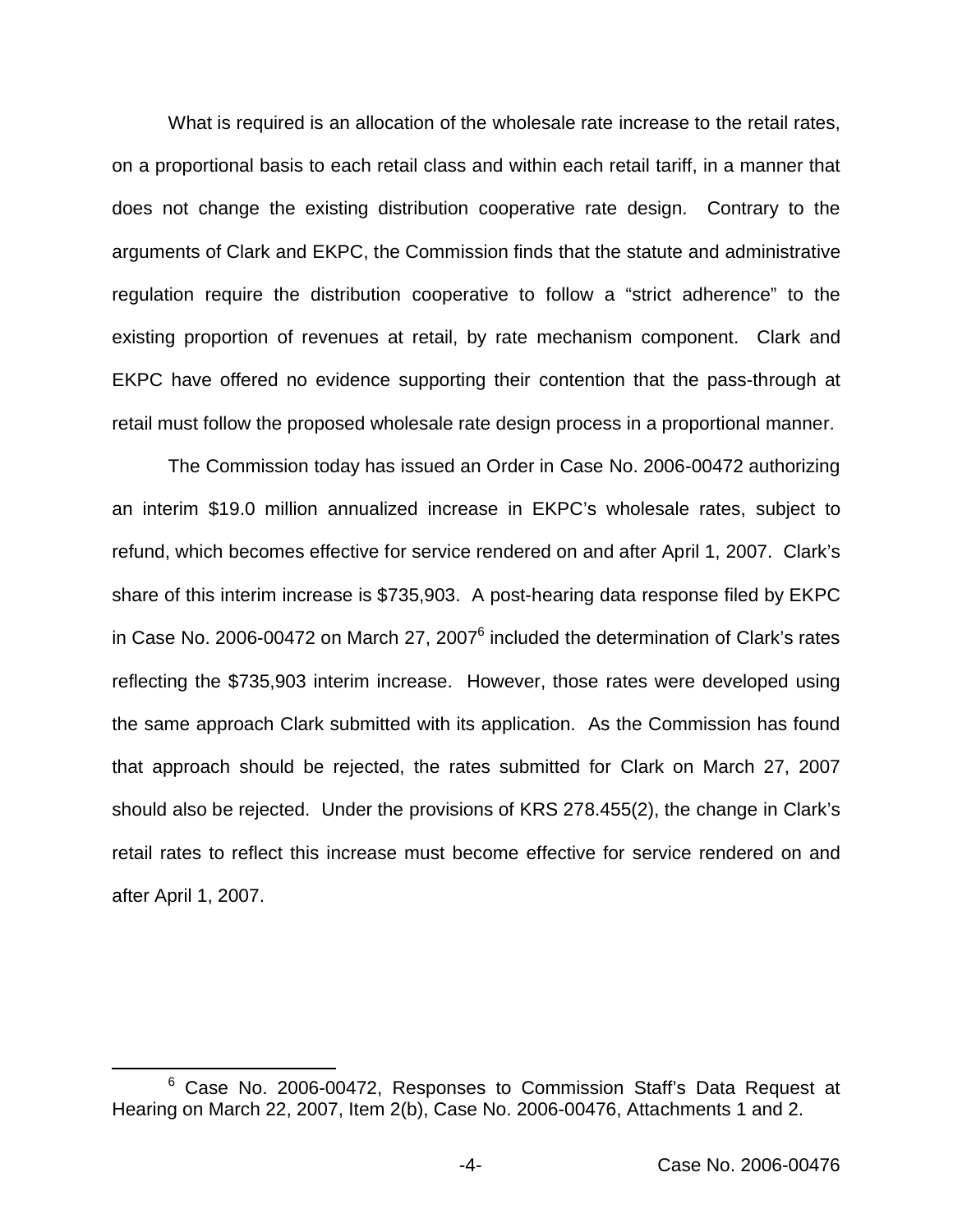IT IS THEREFORE ORDERED that:

1. The approach proposed by Clark to allocate its portion of any increase in the wholesale rates authorized in Case No. 2006-00472 is rejected.

2. The proposed rates submitted with Clark's application and the revised rates provided in a post-hearing data response in Case No. 2006-00472 are not consistent with the provisions of KRS 278.455 and 807 KAR 5:007 and are denied.

3. Clark shall develop retail rates that allocate the \$735,903 interim increase in wholesale rates authorized for EKPC on a proportional basis consistent with the requirements of KRS 278.455(2) and 807 KAR 5:007, Section 2(2).

4. Clark shall file these new interim retail rates with the Commission within 10 days of the date of this Order.

5. Clark shall submit within 10 days of the date of this Order analyses which demonstrate the interim increase has been allocated on a proportional basis to each class and within each tariff, in a manner that does not change Clark's existing rate design. The analyses shall follow the format required in the Commission Staff's First Data Request dated March 12, 2007, Item 3(a)(1) and 3(a)(2). The analyses are to be provided in both hard copy and electronic Excel formats. The electronic analyses shall be provided on either CD-ROM or diskette with all formulas intact.

6. The increase in interim rates approved herein is subject to refund and shall become effective for service rendered on and after April 1, 2007.

7. Clark shall maintain its records in such a manner as will enable it, the Commission or its customers, to determine the amounts to be refunded and to whom they are due in the event that the rates approved herein are required to be refunded.

-5- Case No. 2006-00476